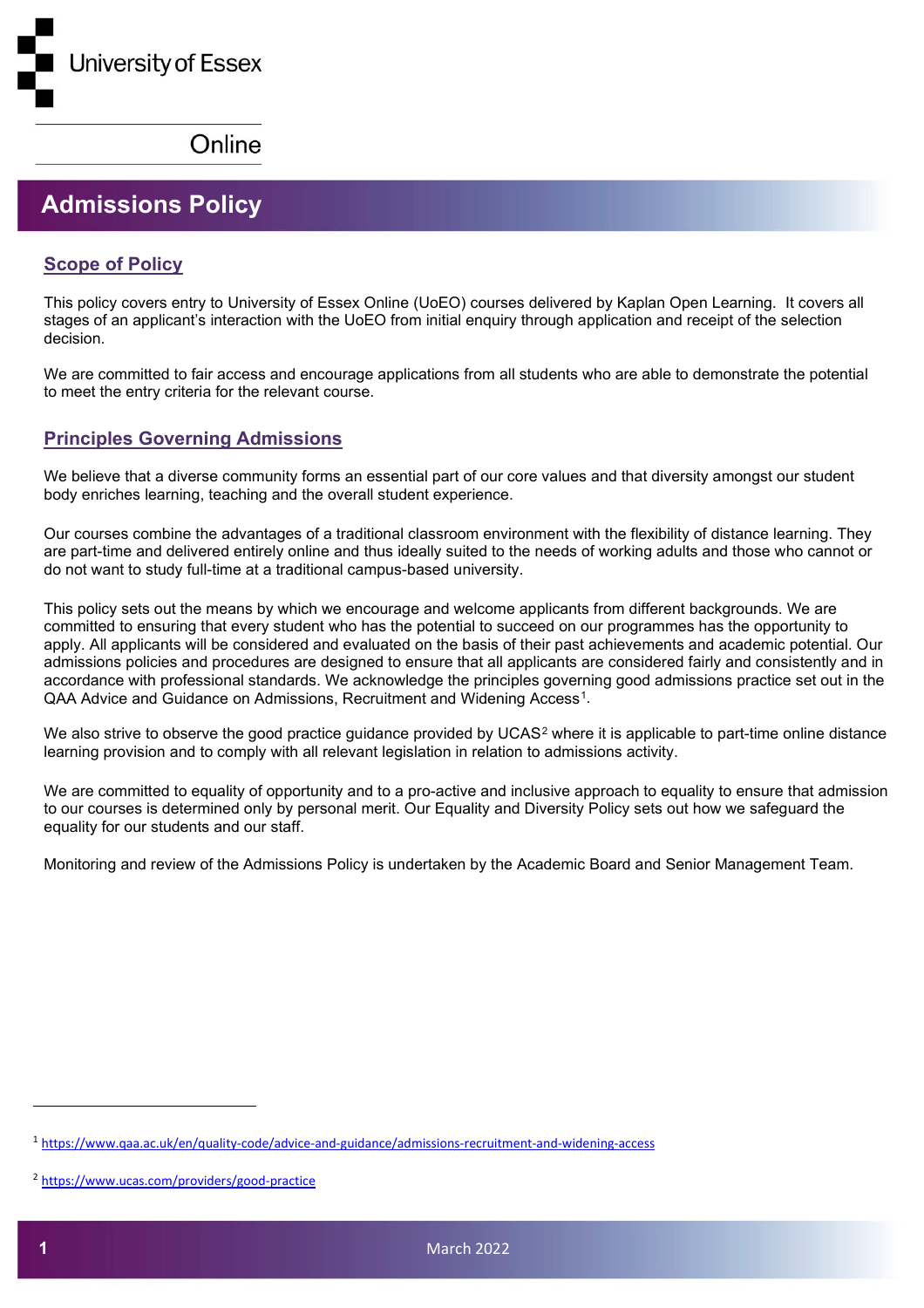# **Admissions Policy**

## **Entry Requirements**

We have flexible entry requirements that look at both academic and work-based experience. The specific entry requirements for each individual programme are outlined in the 'Entry requirements' section on the relevant programme information page on our website [\(online.essex.ac.uk\)](http://online.essex.ac.uk/). We offer the following entry routes:

## 1. Academic Entry Route

In order to satisfy the Academic Entry Route requirements for our undergraduate and postgraduate programmes, applicants must meet the academic qualification criteria detailed in the 'Entry requirements' section on our website and be able to provide evidence of their academic achievement at the point of application.

## 2. Work Experience Entry Route

We recognise that candidates can gain skills in a wide variety of ways and that prior academic performance is not the only indicator of an applicant's ability. Therefore, if applicants do not meet the Academic Entry Route requirements, they may still be eligible to enrol via the Work Experience Route.

In order to satisfy the Work Experience Entry Route requirements for our undergraduate and postgraduate programmes, applicants must meet the criteria detailed in the 'Entry requirements' section on our website and be able to provide evidence of their academic achievement and work experience at the point of application.

## 3. Open Entry Route

This entry route only applies to Certificate of Higher Education (CertHE) programmes at undergraduate level. We believe that education should be accessible to everyone, so applicants do not need any previous academic qualifications or work experience to apply for a CertHE programme.

## **English Language Competence**

Applicants whose first language is not English and who have not been educated in an English-speaking environment (country and/or institution) are required to achieve a minimum overall score of IELTS (Academic) 6.0 or equivalent (undergraduate) or 6.5 or equivalent (postgraduate) to be admitted to our programmes. A range of English language qualifications are accepted as being equivalent to IELTS.

If applicants do not hold an IELTS or equivalent qualification, we require them to complete the Kaplan International Test of English (KITE). KITE is online assessment which is adaptive based on the answers provided. Students must score a minimum of B2 for undergraduate and C1 for postgraduate courses prior to being offered a place on one of our programmes.

## **21 Day Money Back Guarantee**

We recognise that starting, or returning to higher education, especially online study can be daunting and challenging, therefore we offer a 21-day money back guarantee period. Within this period all students will be required to participate in a range of activities which will allow them to experience online study and will also allow our academic team to assess a student's potential to succeed on their chosen programme. Engagement in the activities will also help the academic team to determine if any additional support may be required when a student commences their studies.

Students who do not actively engage with the required activities will not be permitted to proceed on the programme and will be offered one further attempt. The student will be provided with advice and guidance about how to address any issues to improve their potential for success at the next attempt.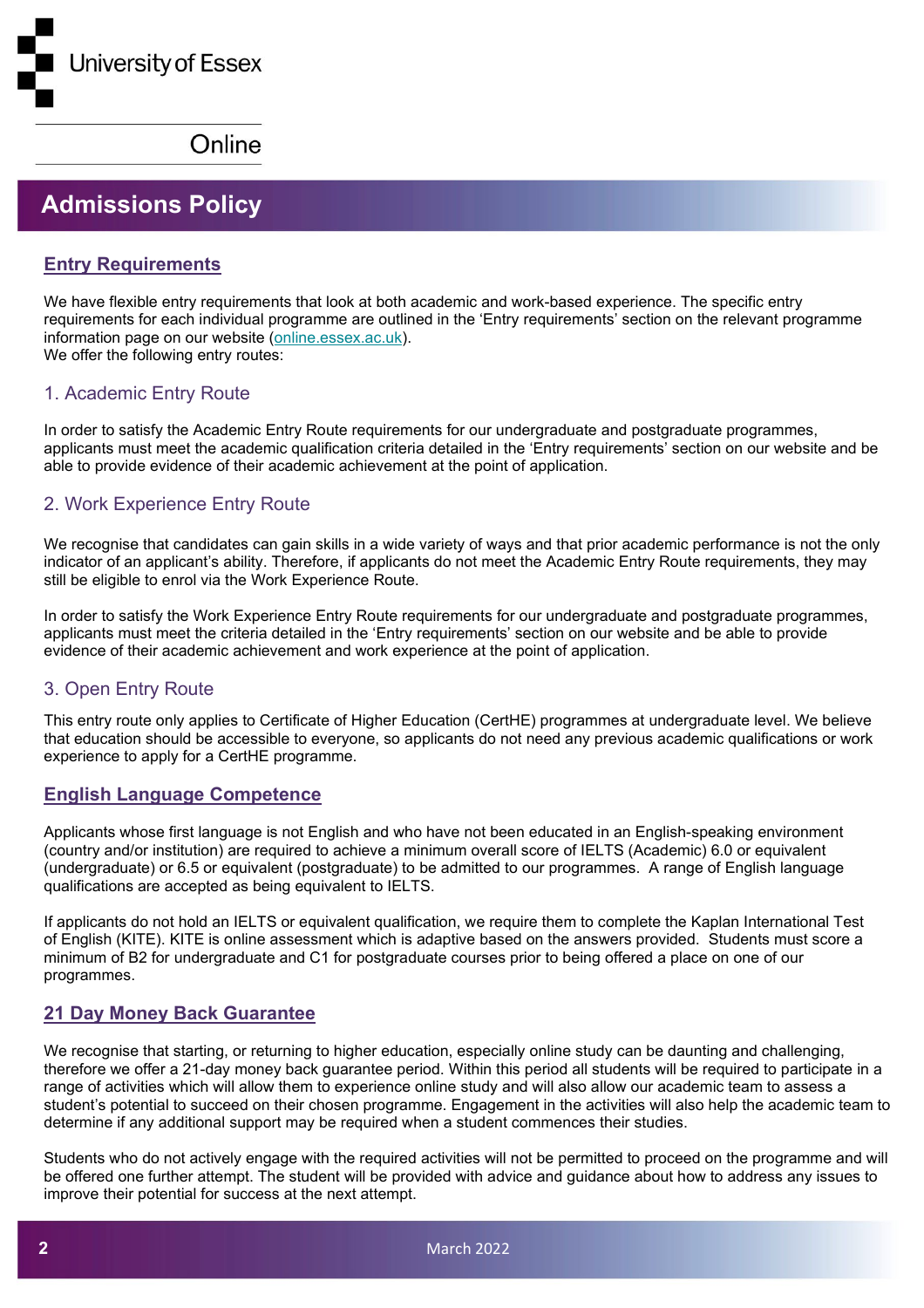# **Admissions Policy**

Additionally, students may decide that this mode of study is not right for them and may withdraw within the 21 days. Students who decide not to continue, or who are not permitted to proceed on the programme will receive a full refund within 14 working days.

## **Accreditation of Prior Certificated Learning and Professional Exemptions**

Applicants who believe they may be eligible for Accreditation of Prior Certificated Learning (APCL) or professional exemptions will be given the opportunity to have this assessed and accredited towards a relevant programme:

- Applicants who have completed modules at Levels 4 and 5 are able to apply for APCL for relevant individual modules.
- Applicants who have completed relevant qualifications equivalent to 240 credits (120 credits at Levels 4 and 120 credits at level 5) are able to apply for direct entry onto our Level 6 top-up programmes leading to a full Bachelors' degree.
- Applicants who have a professional qualification in a relevant subject are able to apply for up to 60 credits of module exemptions on our Masters programmes (excluding MBA).

All applications are considered on a case by case basis and should be made before the applicant commences study on the programme into which they are wanting to enrol onto. Please refer to our [Accredited Prior Certificated Learning Policy](https://online.essex.ac.uk/wp-content/uploads/Legal-Documents/4-Accredited-Prior-Learning-Policy.pdf) for further details.

## **The Admissions Process**

Each applicant will be allocated a dedicated Admissions Adviser who will be their principal contact and will guide them through the admissions process:

#### 1. Quality evaluation

All applications are subject to a quality evaluation by an Admissions Adviser. This ensures that the application form has been fully completed and that the following information and documentation has been provided as a minimum:

- Copy of an official form of photo ID
- $C<sub>N</sub>$
- Personal Statement (minimum 300 words)

On completion of this evaluation, the application is classed as a 'Qualified Application'.

The following additional evidence may also be requested to support the application:

- Copies of prior educational certificates
- Reference(s)
- IELTs or equivalent English language certificate

#### 2. Academic approval

In accordance with our commitment to fair admissions, each 'Qualified Application' is considered individually by an Admissions Manager or Head of Admissions, who will determine whether an offer should be made on the basis of academic achievements to date, or other evidence of the applicant's ability and potential to complete the course for which he/she has applied.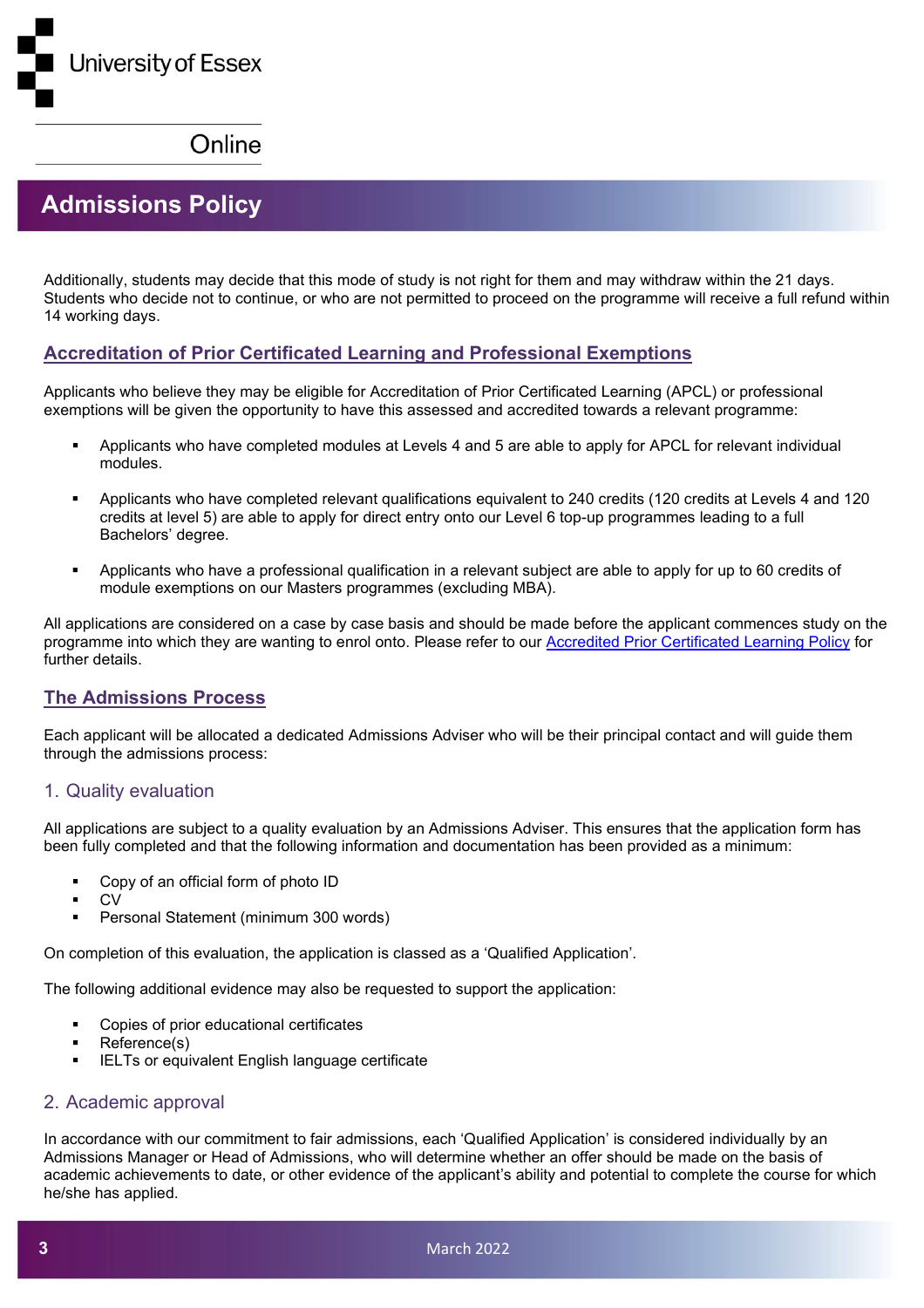# **Admissions Policy**

#### 3. Successful applicants

4. Where we decide to make an offer, this will be communicated to the student directly by their allocated Admissions Adviser. The Admissions Adviser will send an offer letter and answer any further questions in relation to the course unsuccessful applicants

Where we decide that an offer cannot be made, the Admissions Adviser will contact the applicant explaining the reasons for the decision. Where possible, the Admissions Adviser will offer guidance as to what alternative qualifications or experience an applicant would need to gain in order to pursue their chosen path of study.

#### 5. Re-admission of withdrawn students

Students who previously left a course voluntarily or who were required to withdraw without obtaining an award and now wish to reapply will be considered in accordance with our [Re-admission Policy.](https://online.essex.ac.uk/wp-content/uploads/Legal-Documents/18-Re-admission-Policy.pdf%C2%A0)

#### 6. Discontinuation or suspension of courses

We reserve the right to discontinue or suspend a course for which offers have already been issued but undertake to do this in exceptional circumstances only. Where a course is discontinued, applicants holding offers will be informed as soon as possible, and where possible and appropriate, will be offered a place on an alternative programme delivered by us.

#### 7. Applicants with disabilities

The University of Essex Online is dedicated to providing all our applicants with an equal opportunity to engage, learn, and succeed on their chosen course. In order to provide the most appropriate support, it is important that we are made aware of any disability or condition an applicant has – whether the applicant believes it may affect their studies or not. Although, it is the right of the applicant not to disclose a disability if they do not wish to.

Applicants who declare a disability will be provided with advice and guidance on the level of support that we can provide prior to them enrolling to enable them to make an informed decision about joining the programme. We can also provide information on any funding that may be available.

#### **Responsibility of applicants in the application process**

Applicants are expected to:

- Provide full, accurate and honest information with respect to their application.
- Communicate any changes to the information originally supplied in their application as soon as possible.
- Respond in a timely manner to requests for further information from us.

Any application found to contain false or misleading information will be rejected and no further applications from these candidates will be considered.

We reserve the right to withdraw or amend any offer in light of additional information which may come to light after the original decision has been made.